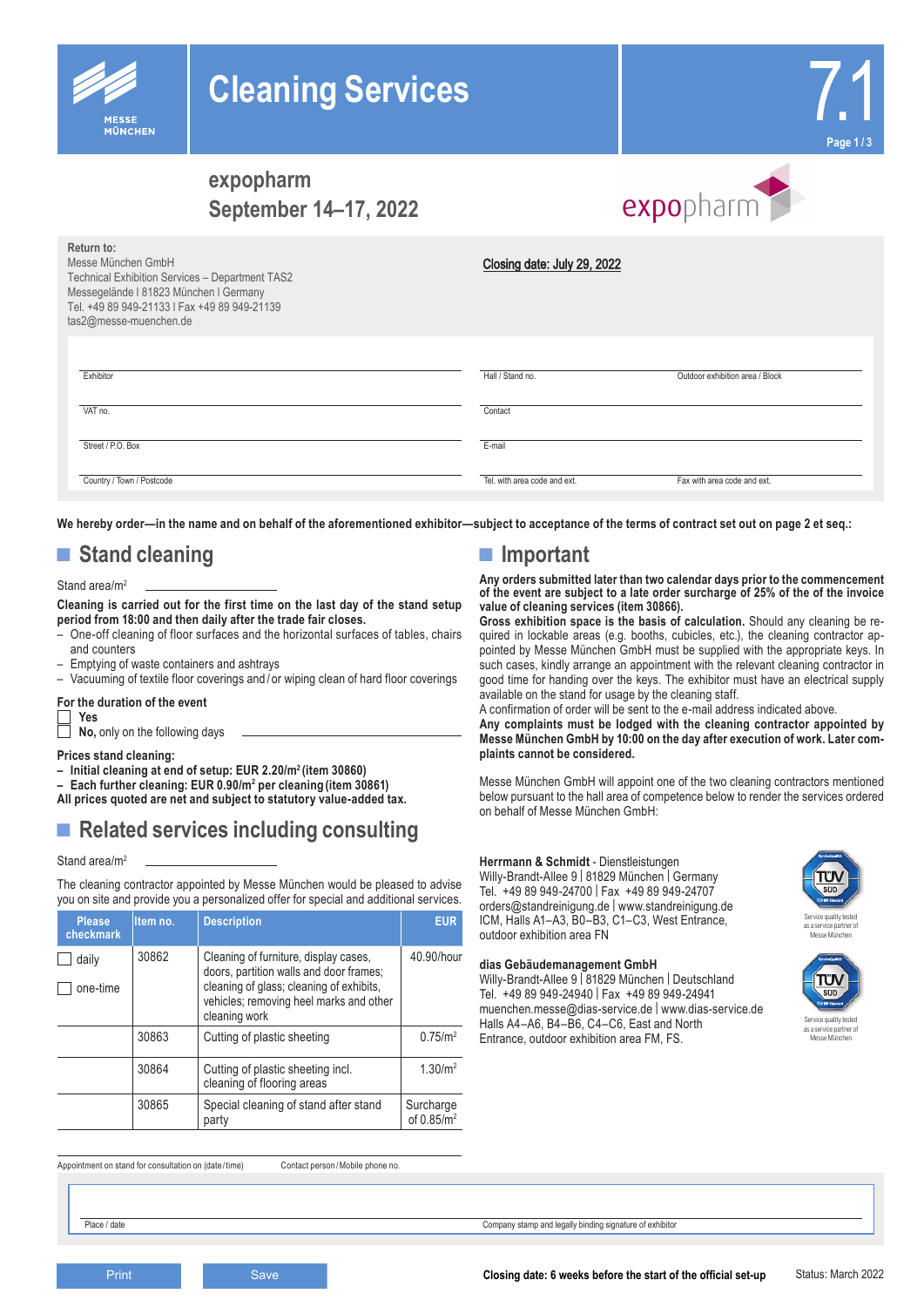

**expopharm September 14–17, 2022**





7.1

■ **GENERAL TERMS OF BUSINESS for Rendering Cleaning Services** 

## **§ 1 Area of application**

- 1. The order will be executed on the basis of these General Terms of Business. Messe München GmbH's General Terms of Contract for Exhibitor Services apply additionally and are also a constituent part of the contract.
- 2. Any of the customer's General Terms of Business conflicting with, deviating from or supplementing the above only become a constituent part of the contract when and insofar as Messe München GmbH has explicitly approved their validity. The approval requirement applies in all cases, notably when the cleaning contractor appointed by Messe München GmbH unconditionally executes the customer's order in the knowledge of conflicting or deviating terms of the customer. All supplementary agreements and ancillary undertakings must be agreed in writing.

## **§ 2 Nature and scope of the service**

- 1. Service extensions are only valid if they are stipulated in terms of nature and scope by persons authorized to do so in writing or exceptionally by word of mouth.
- 2. An order is deemed to have been placed when the cleaning contractor appointed by Messe München GmbH commences with execution of the order with the customer's knowledge prior to agreement on all points of the order concerned and without any objection on the customer's part.
- 3. The customer is obliged to take all material and organizational measures necessary to ensure that the services can be rendered in an unrestricted and proper manner. Any extra expense incurred by way of the customer's duty to assist is payable by the customer. The customer is obliged in this respect to provide the employees and agents of the cleaning contractor appointed by Messe München GmbH with unrestricted access to the areas to be cleaned, lighting and power connections for a sufficiently long period prior to and after the event. Should the areas to be cleaned be located within lockable areas (e.g. booths, cubicles), the relevant keys are to be handed over to the cleaning contractor appointed by Messe München GmbH one day prior to the start of the event. Should the customer be unable to fulfill his duty to assist or should he hinder execution of the services ordered, Messe München GmbH is entitled to claim performance in full.
- 4. If certain detergents and / or operating resources are prescribed by the customer, the latter is to make them available to the cleaning contractor appointed by Messe München GmbH on site free of charge. Should Messe München GmbH or the cleaning contractor appointed by it be asked to provide the operating resources prescribed by the customer, they will be billed to the customer, insofar as they are not a constituent part of the order concerned, at the selling price of the supplier of the cleaning contractor appointed by Messe München GmbH pursuant to the former's price list valid at the given time, plus an administrative and handling flat charge of 20%. The customer assumes liability for the suitability, technical functionality and safety of the operating resources he prescribes. Messe München GmbH and / or the cleaning contractor appointed by it have no duty of verification in this respect.
- 5. For the purpose of proper service provision, the customer is to ensure that the areas to be cleaned are in a reasonable and notably not unduly soiled state. Insofar as negative and not merely insignificant deviations from this reasonable state impede service provision and / or incur enhanced expense, Messe München GmbH is entitled to increase contractual remuneration appropriately.
- 6. Service provision is limited to the services stated on the Stand Cleaning order/ online form. Additional services are to be clarified on site with an employee of the cleaning contractor appointed by Messe München GmbH authorized to do so at an appointment for consultation to be decided and set out in writing. No separate order confirmation is required for these additional services.
- 7. Any operator responsibility remains with the customer. The customer is entitled to issue instructions to a normal and reasonable extent vis-à-vis the cleaning staff of the cleaning contractor appointed by Messe München GmbH. The customer is responsible for any instructions he issues. The customer is not entitled to issue instructions to agents of the cleaning contractor appointed by Messe München GmbH; such instructions may only be issued vis-à-vis the cleaning contractor appointed by Messe München GmbH.
- 8. The cleaning contractor appointed by Messe München Gmbh is the contact for services ordered as well as for complaints and claims.

## **§ 3 Subcontracting of services**

1. Messe München GmbH and the cleaning contractor appointed by it are entitled to appoint third parties for service provision and subcontract the order in full or in part, insofar as such interests of the customer as are worthy of protection are not impaired by this.

2. All declarations issued by the cleaning contractor appointed by Messe München GmbH or its agents vis-à-vis the customer within the framework of this contract are deemed to have been issued by Messe München GmbH. All declarations issued by the customer vis-à-vis the cleaning contractor appointed by Messe München GmbH or its agents are deemed to have been issued vis-à-vis Messe München GmbH.

#### **§ 4 Acceptance and warranty**

- 1. The work executed by the cleaning contractor appointed by Messe München GmbH is to be checked by the customer immediately after it has been completed. Any complaints are to be reported to the cleaning contractor appointed by Messe München GmbH without delay but no later than 10:00 on the day after its execution, whereby the location, nature and extent of the defect are to be described precisely. Any complaints received later cannot be considered.
- 2. Should complaints be lodged justifiably by the customer concerning contractually agreed services, the cleaning contractor appointed by Messe München GmbH is obliged to render subsequent performance. No warranty will be assumed for defects and damage attributable to the customer withholding important information on the nature and characteristics of the areas and objects to be cleaned from the cleaning contractor appointed by Messe München GmbH. The same applies if the customer fails to take adequate measures with regard to the accessibility and / or reachability of the areas to be cleaned.
- 3. Should complaints about contractually agreed services be lodged justifiably by the customer, the cleaning contractor appointed by Messe München GmbH is entitled to render subsequent performance. The customer's claims based on complaints attributable to the customer withholding important information on the nature and characteristics of the areas and objects to be cleaned from the cleaning contractor appointed by Messe München GmbH that the contractor must not necessarily be aware of may not be asserted. The same applies if the customer fails to take adequate measures with regard to the accessibility and / or reachability of the areas to be cleaned.
- 4. If the defects cannot be rectified or the cleaning contractor appointed by Messe München GmbH cannot reasonably be expected to attempt subsequent performance a second time, the customer may reduce remuneration or cancel the contract or withdraw from same. The customer is not entitled to cancel the contract for merely minor contractual violations. The customer's claims for compensation and / or reimbursement of futile expense may only be asserted pursuant to § 8 and are otherwise ruled out.

## **§ 5 Measurements**

- . The measurements on which the invoice is based are to be determined pursuant to the guidelines for contract placement and billing issued by the German Association of the Building Cleaning Trade in the version valid at the given time.
- 2. If the customer does not object to measurements specified without delay, the measurements are deemed to have been accepted.
- 3. Should one of the contracting parties establish that the measurements on which the invoice is based are incorrect, the new measurements determined jointly by the customer and the cleaning contractor appointed by Messe München GmbH only apply to future invoices. Reimbursements or additional claims for the past are ruled out.

## **§ 6 Liability**

- 1. Messe München GmbH is liable for willful or grossly negligent behavior in accordance with statutory regulations. Its obligation to pay compensation is limited to such damage as occurs typically and is foreseeable.
- 2. For such damage as is verifiably attributable to cleaning services, Messe München GmbH is liable within the scope of the liability insurance taken out by the cleaning contractor appointed by Messe München GmbH, but only to a maximum amount of EUR 100,000 per claim. Proof of insurance coverage is to be provided to the customer at the latter's request. No liability is assumed for such damage as is not reported without delay to the cleaning contractor appointed by Messe München GmbH.
- 3. Statutory regulations apply in the case of harm to life, body or health.
- 4. No liability is assumed for the negligent breach of non-material contractual duties.